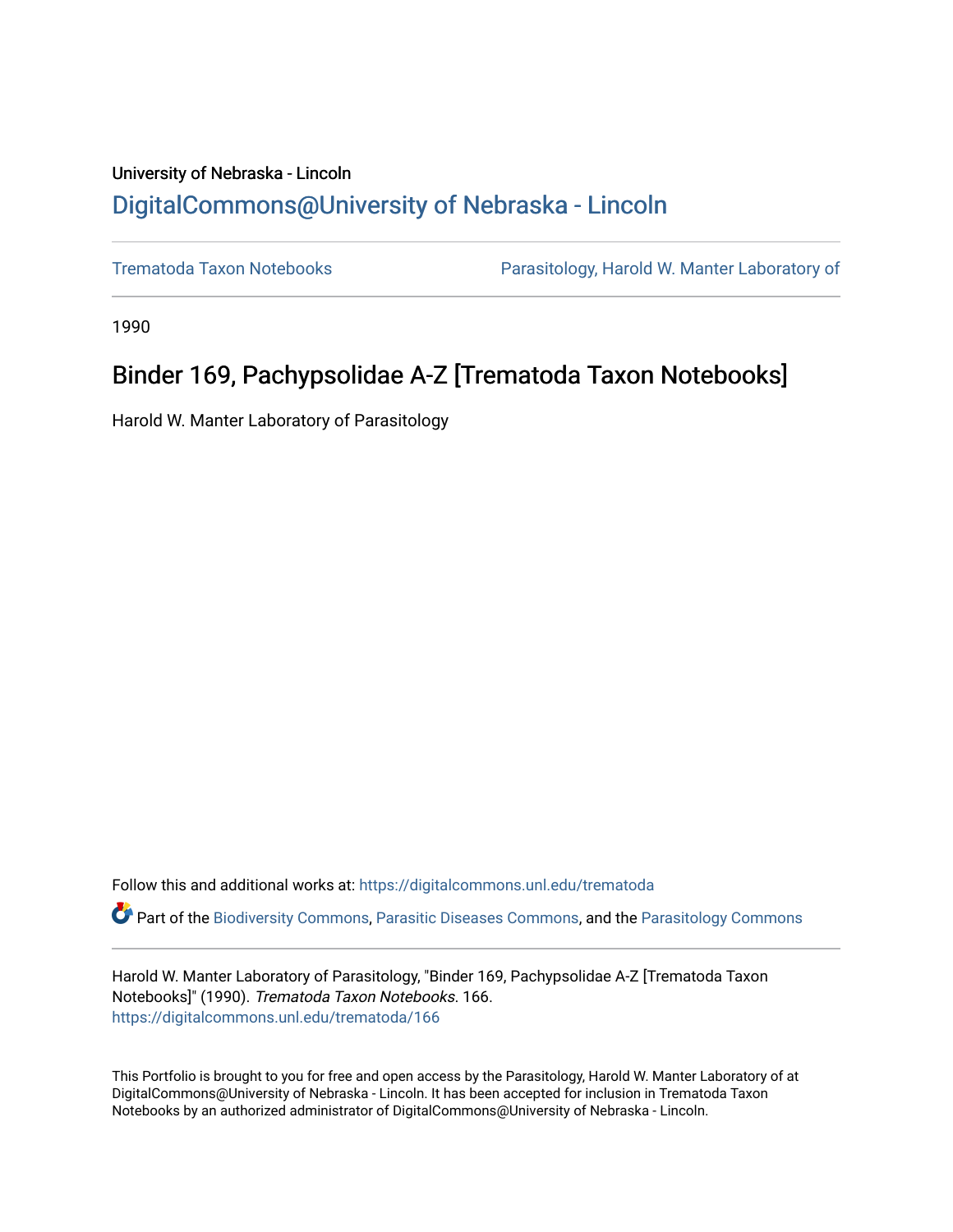## PACHYPSOLIDAE n. fam.

Family diagnosis. - Digenea with medium-sized stout body. Suckers large and muscular. Pharynx present. Ceca with diverticles in forebody. Testes and ovary in anterior part of hindbody, latter anterior to former. Cirrus pouch well developed. Genital pore submedian, pretesticular. Vitellaria follicular, lateral. Uterus occupying posterior part of body. Excretory vesicle Y-shaped, with subdivided lateral branches; arms united anteriorly dorsal to oral sucker. Parasites of reptiles.

Type genus. Pachypsolus Looss, 1901.

## Pachypsolus Looss, 1901

Generic diagnosis. -- Pachypsolidae: Body rounded off at two extremities, oval in cross section. Cuticle beset with spines anteriorly. Accubation in middle third of body, usually pre-equatorial. Oral sucker subterminal, may be somewhat larger or smaller than acetabulum. Pharynx large and muscular. Esophagus very short. Ceca with simple, branched or terminally subdivided diverticles, or may be merely sinuous in forebody, but simple in hindbody, and terminating at posterior extremity. Testes symmetrical, just medial to ceca or overlapping them a little behind acetabulum. Cirrus pouch cylindrical, long, may or may not extend back of acetabulum, enclosing winding tubular seminal vesicle, long cylindrical pars prostatica, and thick protrusible cirrus. Genital pore anterolateral to acetabulum. Ovary submedian, between acetabulum and

## DIGENTA OF REPTILES

487

right or left testis. Receptaculum seminis and Laurer's canal present. Vitellaria extending mostly or entirely in hindbody in lateral or dursolateral fields, forming stellate groups in young individuals. Uterus filling up whole posttesticular area, may or may not overreach the ceca laterally. Eggs rather small, numerous. Excretory stem bifurcating a little behind acetabulum; arms forming transverse anastomoses between two suckers. Parasitic in digestive tract of turtles,

Genotype: P. irroratus (Rud., 1819) Looss, 1901 (Pl. 59, Fig. 713), syn. P. hinatus Looss, 1901, in Caretta caretta and Chelonia mydas; Atlantic, Mediterranean, Pacific.

Other species:

P. brachus Barker, 1922, in Chelonia imbricata; near Bernuda

- P. ovalis Linton, 1910, in Caretta caretta; Dry Tortugas, Panama. P. sclerops (Travassos, 1922) Travassos, 1928, syn. Gastris s. T., in clonca of Caiman sclerops; Brazil.
- P. tertius Pratt, 1914, in Caretta caretta; Florida. Syn. of P. ovalis

Linton, 1910 - Caballero, Zerecero and Grocott (1955).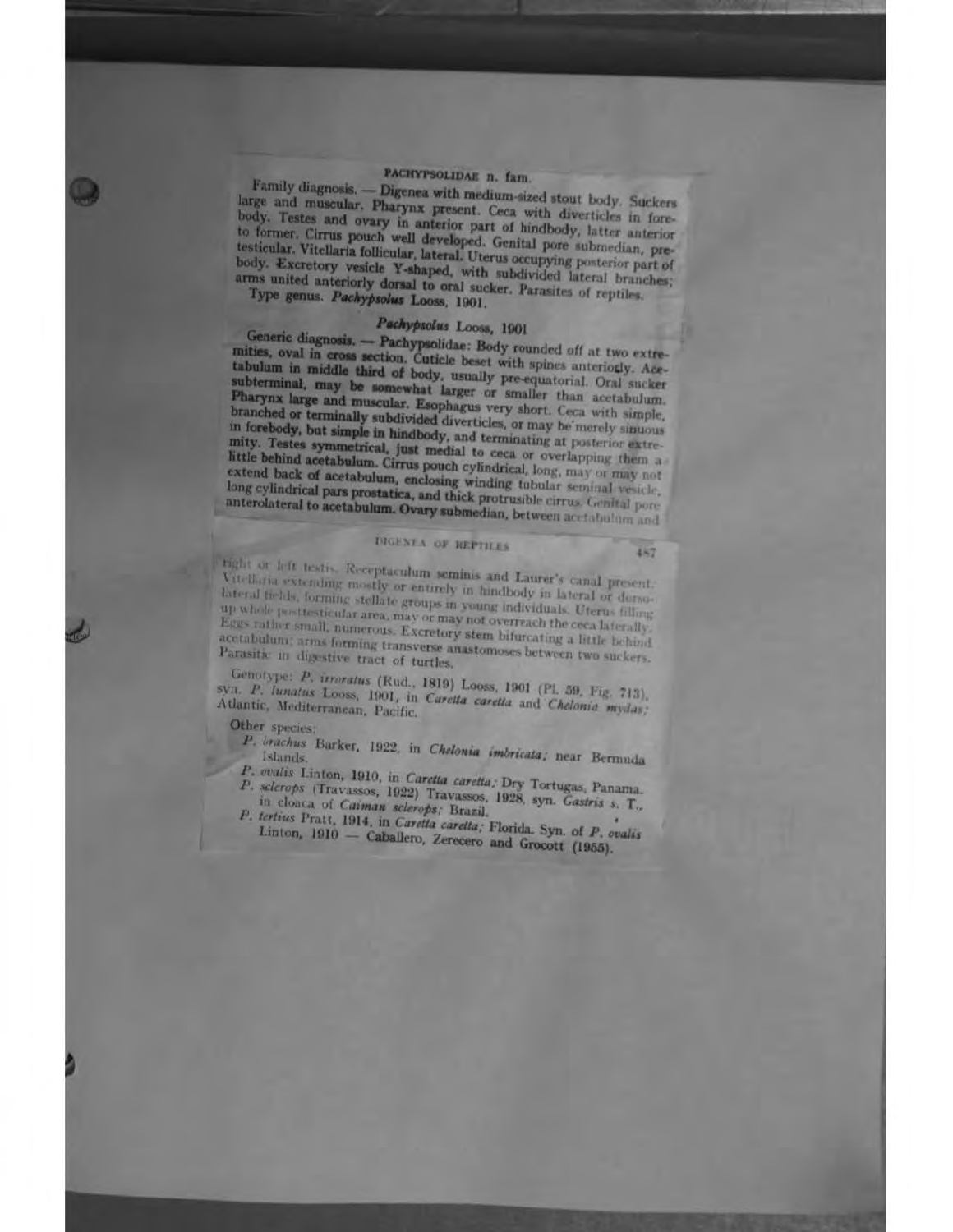## Pachypsolus brachus, n. sp. Barker, 19 (Pls. I and H, Figs. 1-8, 12).

### 1. MORPHOLOGY.

miral Appearance. The description of the following species is sed on the study of 27 preserved specimens, 11 of which were killed ed fixed in 2% formal and 16 in vom Rath's asmio-sublimate mixture. ttle difference can be seen as a result of the different killing reagents her than in color. Specimens fixed in formol are grayish-yellow, assed in vom Rath's fluid black. A detailed study has been made specimens in toto, both unmounted and mounted, and of series of ntal and sagittal sections.

The body is oval and plump (Pl. II, Fig. 8), being one half as thick wide. The length varies from 3 mm, to 3.7 mm., the mode being mm., which is the length of 50 per cent of the individuals. The dth varies from 1.5 to 1.9 mm., the mode being 1.7 mm., which is width attained by 60 per cent. The ends are bluntly rounded,

he anterior end slightly more tapering than the posterior. In the redian line at the posterior end is a well defined terminal invaginaion, which marks the position of the excretory pore. The dorsal urface of the body is strongly arched, the ventral surface slightly upped. The sides are nearly parallel with the exception of a wide, hallow constriction midway between the ends at the level of the cetabulum. Spines or scales were not found anywhere on the body, In the preserved specimens, the anterior third of the body shows a arked and constant tendency to flex ventrad, which gives rise to a rell defined and rather deep ventral cup between the oral and ventral uckers. This cup-like depression persists in compressed specimens nd possibly functions as a secondary holdfast (Pl, II, Fig. 8).

The oral sucker is comparatively large, well defined, nearly circular line and ventral in position, with its dorso-ventral axis at right les to the chief axis of the body. In compressed specimens the ral sucker is 0.80 mm, to 0.82 mm, wide by 0.66 mm, to 0.82 mm. In frontal sections it measures 0.82 mm, wide by 0.82 mm, long. ng. he ventral sucker, or acetabulum, lies in the median area at the esterior margin of the anterior half of the body and faces obliquely phalad. It is of approximately the same size and shape as the oral icker. It measures 0.60 mm. to 0.74 mm. in length by 0.70 mm. to 74 mm. in width in compressed specimens and 0.72 mm. by 0.80 mm. frontal sections.

The genital pore is not salient and lies in the median line, at the terior margin of the acetabulum, or else slightly to the left of, and st anterior to the acetabulum.

In the middle quarters of the body (Pl. I, Fig. 2), along the sides, d extending well toward the median line on the dorsal surface, can seen the characteristic dark colored, convoluted tubular and finely anular vitelline glands in moss-like patches. The uterus appears a dark coiled mass nearly filling the ventral field of the posterior ird of the body.

Digestive System. - The transversely oval mouth leads into the angular lumen of the oral sucker, which is 0.90 mm, deep in sagittal tions with thick muscular walls. A thick walled, large and powercup-shape pharynx follows immediately (Pl. II, Fig. 12). The arynx measures 0.58 mm. long by 0.52 mm. wide by 0.44 mm. deep sagittal sections. Eight longitudinal muscular ridges or folds oject from the inner wall of the anterior two thirds of the pharynx o its lumen. Of the four larger or primary ridges, one is dorsal, · yentral, and two lateral; alternating with these are four smaller

nearly to the distal end of the pouch. Fine ducts leading from t prostate cells occupy the medullary portion of the pouch and enter t prostatic duct. The lumen of the cirrus is lined with cuticula, while th lumen of the prostatic duct is covered with high filamentous papillar

The wall of the cirrus pouch possesses a heavy outer sheet of long tudinal muscle fibers and a thin inner one of circular fibers. T cirrus, which is approximately one-fifth the length of the cirrus pouch has an outer and an inner muscular component. The outer compo nent comprises an outer sheet of longitudinal muscle fibers and heavier inner sheet of circular fibers. The inner muscular componer immediately surrounds the lumen of the cirrus and the prostatic due and is likewise composed of an inner sheet of circular muscle fiber and an outer sheet of longitudinal fibers. The cirrus pouch is anchore and possibly controlled by a pair of oblique muscles which are attache respectively to the cephalic and caudal faces of its base.

The cirrus opens into a common genital atrium, which has its out let in the genital pore lying in, or a little to the left of, the median line and slightly anterior to, or just under, the anterior margin of the acetabulum.

Female genitals. The ovary (PL I, Figs. 1, 5, 6, Pl. II, Fig. 7) lies near the middle of the body, in the median area, dorsal to the posterio portion of the acetabulum and is from one-half to two-thirds the bull of one of the testes, globular in general form with undulating or slightly lobed outline. In the specimen figured (Fig. 5) it measured 0.38 mm. by 0.38 mm.

The oviduct leaves the ovary from the middle of its anterior margin and at once turns sharply mediad; after making several loops it passe caudid in descending transverse coils, lying a little to the right of the median plane, to the end of the body, where, turning, it winds exphalad, a little to the left of the median plane, in ascending transverse coils; the terminal portion passes between the testes and thence to the left and dorsally over the acetabulum; finally it turns to the right and crosses obliquely the distal third of the cirrus pouch (Pl. I, Fig. 3). where it enters a well defined metraterm or vagina. The base of the metraterm is enlarged and lies across the left side of the terminal portion of the cirrus pouch, but the neck parallels the pouch and terminates anteriorly and to the left of the pouch in the common genital atrium. The wall of the metraterm is thickened and supplied with an inner sheet of circular muscle fibers and an outer sheet of longitudinal fibers. An invagination of the cuticula appears to form the lining of its lumen, the wall of which is transversely ridged.

A diffuse, but well defined, shell-gland (Pl. I, Fig. 5), or gland of Mehlis, lies dorsal, and for the most part anterior, to the ovary. Its posterior portion covers the anterior third of the ovary. The oviduet penetrates the mass of shell-gland cells, which are connected with the oviduct by numerous minute ducts.

A globular compact receptaculum seminis (Pl. I, Figs. 1, 5, 6), onethird the bulk of the ovary, lies dorsal to the shell-gland and the anterior half of the ovary. A small duct leaves its anterior margin and turning mediad joins the oviduct soon after it leaves the ovary.

At the junction of the receptaculum duct with the oviduet a tubular Laurer's canal (Fig. 6) originates and in a slightly undulating course makes its way dorsad and opens on the dorsal surface of the body dorsal to the ovary and the posterior part of the acetabulum and slightly to the right of the median line.

The vitellarium (PL I, Figs. 1, 2, 5) is rather striking in appearance. and is composed of two masses of convoluted tubules grouped in mosslike patches, which lie in the lateral and latero-dorsal fields in the middle three-fifths of the body. The patches are fairly definite and constant in number, three patches being present on the right and four on the left side. They extend forward of the anterior margin of the acetabulum a distance approximately half of the diameter of that organ, the posterior limit being about mid-way between the testes and the posterior end of the body. The latero-dorsal patches are dorsal to the testes and uterine coils. A fine vitelline duct (Pl. I, Fig. 6) connects with each other the patches or groups of each side and a larger vitelline duct leaves the central group of each side and passes transversely mediad to unite with the one from the opposite side to form a small, but distinct, vitelline reservoir, which lies dorsal to the left margin of the ovary. From the reservoir a small duct leads cephalad and joins the oviduet a short distance beyond the union of the receptaculum duct with the oviduct.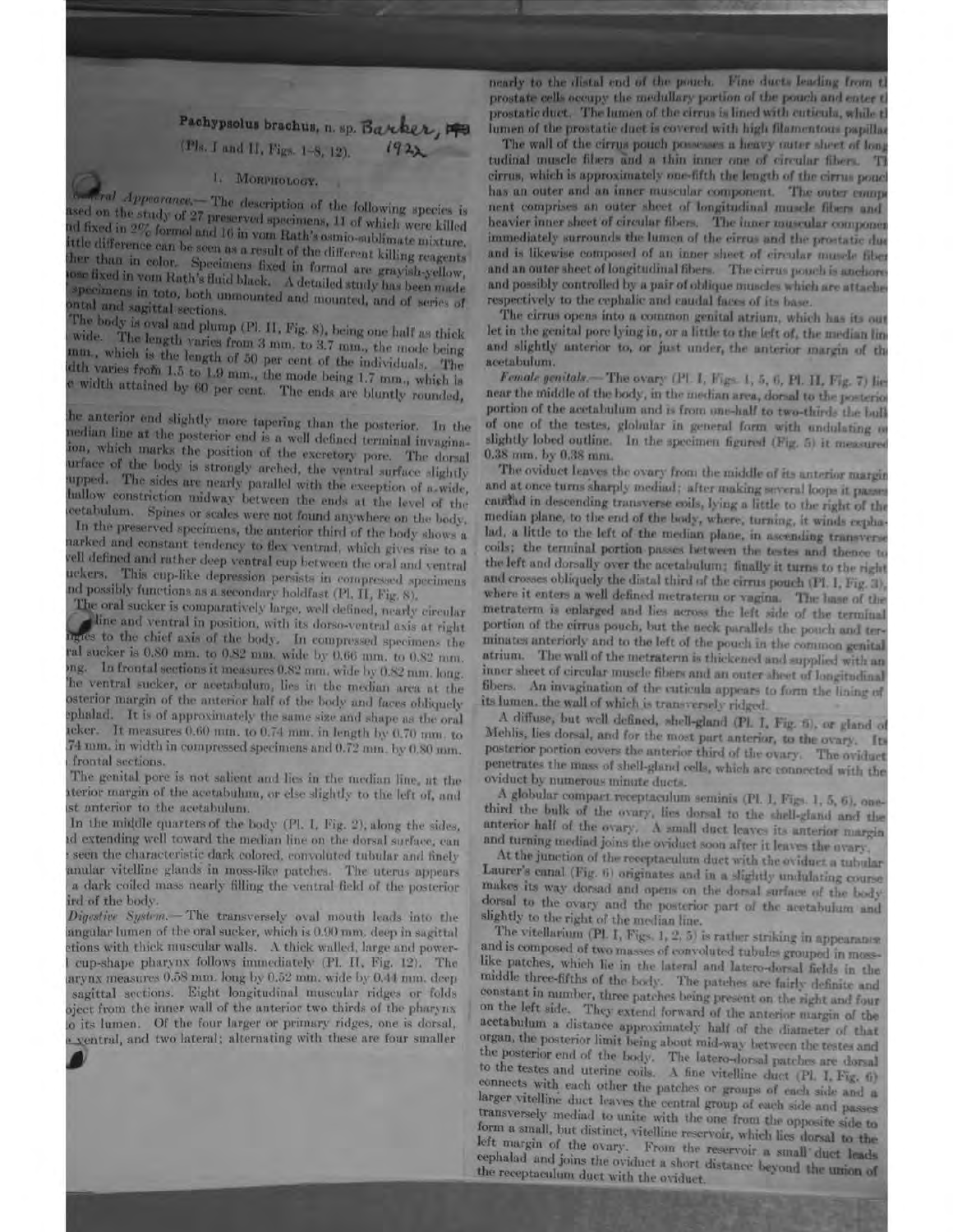The eggs (Pl. I, Fig. 4) are munerous, spindle shaped, light brown in dor, with thick shell. A comparatively large, well-defined and easily parated operculum is present, and a slight opercular rim can be tected. The opercular pole is the more pointed. The eggs measure 0375 mm, to 0.0450 mm, in length by 0.015 mm, to 0.020 mm, in idth. The older eggs contain a well developed embryo, but many opear empty, which probably indicates a non-fertile condition.

Excretory System.- The excretory system (Pl. II, Fig. 7) is volumious and consists of an enormous median dorsal reservoir, with a pair anterior prolongations. The reservoir is one-fourth the width and

e-half the depth of the body, and extends from the posterior end of e body to the posterior margin of the ovary, where it bifurcates, one in passing to the left and one to the right of the ovary; the arms tend cephalad around the oral sucker to the anterior end of the dy. The reservoir and arms give off numerous long lateral and ep ventral diverticula, but these do not annstomose. The reservoir minates behind in a short narrow median canal at the posterior end the body, which ends in a well-defined excretory pore, terminal in sition and nearer the ventral than the dorsal surface. The short cretory caual appears to be lined with euticula. The entire excrery system is filled with a mass of fine globular, gray and golden, istening particles among which are numerous larger globular bodies hich stain a bright blue with methylen blue.

#### 2. TAXONOMY.

Braun (1901, p. 36) described under the name of Distomum irroram R. a trematode found in the intestine of a sea turtle, Thalassochus coretta, from New Guinea, which has a number of characters milar to the trematode described in this paper. Looss (1901, p. 558) escribed a similar trematode found in the stomach of a sea turtle, halassochelys corticata, from Triest, which he named Pachypsolus matus. In a later paper Looss (1902, p. 485), after a careful comarative study of new adult specimens, as well as the forms described y Braun and by himself, reached the conclusion that all were specinens of Distomum irroratum Rudolphi, those described by Braun and y himself in his earlier paper being young forms, while those studied y himself later were mature. He accordingly classified all of them **S** Pachypsolus irroratus (R.).

Looss (1902, p. 503) gives the following characters for the genus achypsolus, "Mittelgrosse Distomen mit sehr kräftigem, dickem, orn und hinten abgerundetem, auf dem Querschnitte kurz ovalem 'örper. Saugnäpfe gross und kräftig. Haut besonders im Vorderörper mit scheinbaren Bündelen feiner stäbchenartiger Stacheln ewaffnet. Darm mit starkem Pharyns, ganz kurzem Oesophagus nd Darmschenkeln, die bis auf einige von ihren Angfangstheilen nach orn abgehende Blindsäcke einfach sind. Excretionsblase Y förmig, nit bis zum Keimstock reichendem Stamme und bis ins Kopfende ich erstreckenden Schenkeln. Stamm und Schenkel mit mässig ahlreichen, weiten und zum Theil wieder gespaltenen Seitenzweigen, lie nach der Bauchseite hinabsteigen mit Ausnahme des vordersten

hares, welches uber dem Mundsaugnapfe eine einfache Queranatomose der Schenkel bildet. Genitalporus etwas linksseitig von dem Bauchsaugnapfe, Copulationsorgane vorhanden. Cirrusbeutel eyindrisch, von beträchtlicher Länge, in seinem Innern eine mehrfachewunden, schlanke Samenblase, lange, cylindrische Pars prostatica und dicker Penis, der sich im ausgestülpten Zustande nach seiner Spitze zu merklich verjüngt. Hoden stark seitlich hinter dem Bauchsaugnapfe. Keimstock seitlich vor ihnen; Laurer'scher Canal und Receptaculum seminis vorhanden. Dotterstöcke in den Seiten und unter der Rückenfläche, aus in der Jugend deutlich sternförmigen Follikelgruppen zusammengesetzt. Uterusschlingen hauptsächlich ninter den Hoden die ganze Breite des Körpers ausfüllend und nur lie Enden der Darmschenkel freilassend. Efer zahlreich, klein, mit augespitztem Deckelpol und dickerm Hinterende, zwischen 0,04 und 0,05 mm. lang. Bewohner des Magens von Seeschildkröten. Typus: P. irroratus (R.).<sup>21</sup>

The trematode from Chelonia indericata which I have described ha in general, the characters of the genus Pachypsolus, and I do no hesitate to place it in that genus. When compared with the treme todes described by Braun and Loose under the name irrorates seven essential differences are evident. Externally the following may be noted. The absence of spines, or scales, which may, however, have been lost, the very large and more nearly equal size of the suckersventral cup-like depression and the non-salient genital pore. ternally, the position of the testes and ovary nearer the acetabulum and the less diffuse arrangement of the vitelline masses, which are more nearly like those described by Braun, may be noted. The most striking and essential difference, however, is the size and position of the cirrus pouch, which in Pachyprodus irroratus (Pl. II, Fig. 11) bends around the acetabulum, its posterior end extending to the level of or posterior to, the ovary, while in the form here described (Pl. I, Fig. 3) the cirrus pouch is much shorter, parallel with the domoventral axis of the body and entirely anterior to the acctabulum.

Linton (1910, p. 24) has described a new species, Pachypadus ovalis, found in large numbers in the intestine of a Loggerhead Turtle (Caretta caretta) from the Tortugas. A third species, Pachyproduct tertius, has been described by Pratt (1914, p. 416) from the small intestine of the same host and of the same locality. The species described by Linton and by Pratt differ from P. irruntus in minor points and distinctively in the position and extent of the cirrus pouch. Pratt (1914, p. 418) describes the cirrus sac in P. tertiar (Pl. II, Fig. 9)

as "a long cylindrical structure, extending from the genital port around the dorsal side of the acetabulum to the vicinity of the ovary and the shell-gland, and in some cases to the anterior border of the testes." According to Linton (1910, p. 25) the cirrus pouch in P. oralis (Pl. II, Fig. 10) is "relatively short, reaching barely to the posterior edge of the acetabulum." Both Linton and Pratt consider the differences in the extent of the cirrus pouch, together with other minor differences, to be of specific rank. It is evident that the form which we have described resembles P. undis Linton more than it does P. tertius Pratt or P. irroratus (R.) Loose; but it differs from P. C Linton in minor characters and distinctively in the pusition and lesser extent of the cirrus pouch. The difference in the length of the cirrus pouch in P. oralis Linton and in the trematode here described is greater than that between P. oralis and P. tertius Pratt and decidedly greater than that between P. tertius Pratt and P. irroratus (R.) Loose We agree with Pratt that the "actual position is undoubtedly dependent upon the condition of contraction," but it seems improbable that this constant and marked difference could be due entirely to the contraction of the acetabulum or the body.

We feel warranted in ascribing to this difference in the position and extent of the cirrus pouch, taken together with the minor differences noted, a specific value, and therefore class this trematode as a new species in the genus Pachypsolus, designating it as Pachypsolus brachus.

In the four species of Pachypsolus now recorded we find, in addition to differences of secondary importance, a striking gradation in the position and size of the cirrus pouch, which is the distinctive specific character. The old question, raised by Looss, arises as to specific differences and the specific effects of different hosts on the same species.

From the standpoint of geographical distribution, it is of interest to find in the Hawk's-bill Turtle from the Bermudas a different species of Pachyprolus from that found in the Loggerhead Turtles of New Guinea and the Mediterranean and from those found in the Loggerhead Turtles of the Tortugas.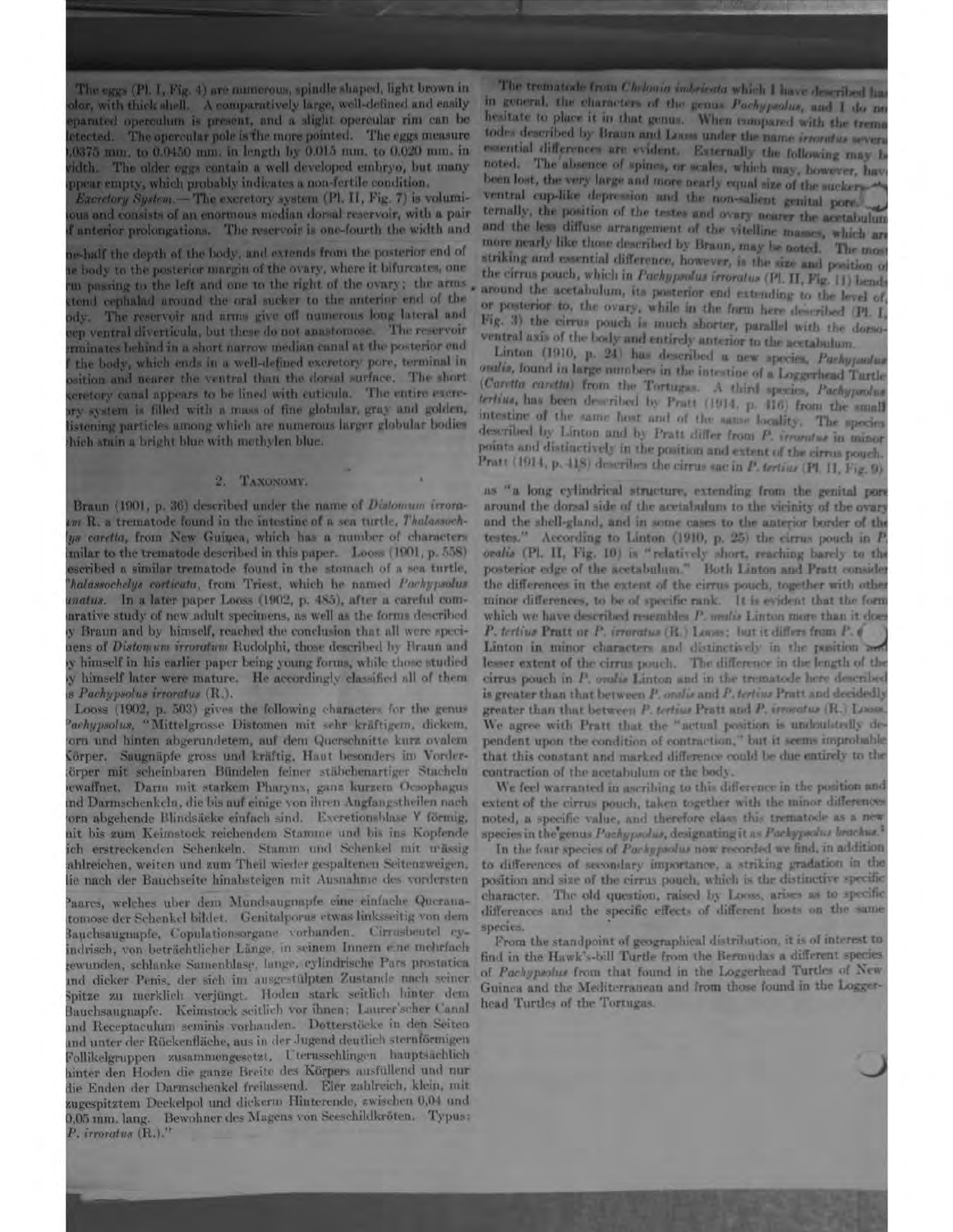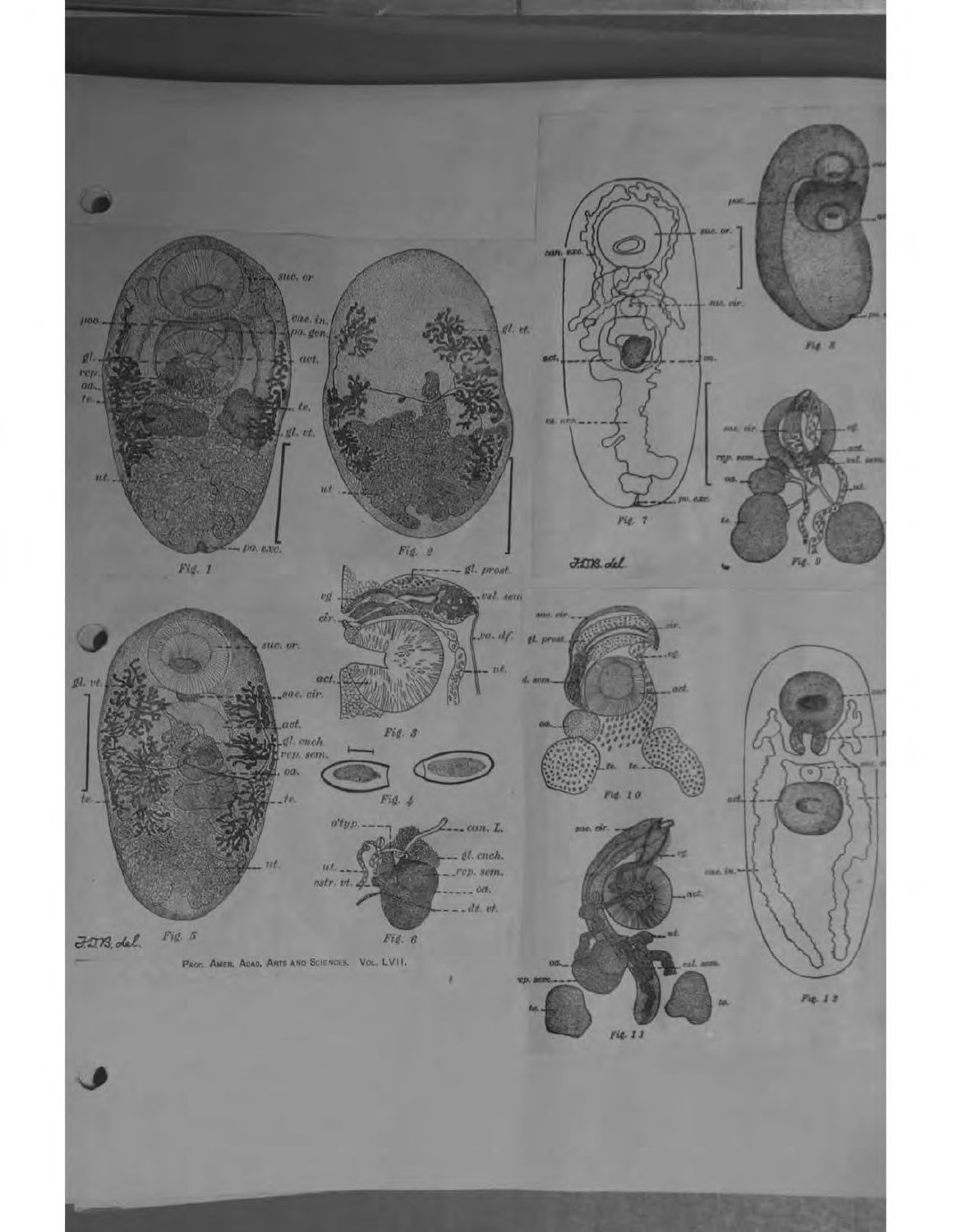### Pachypsolus sclerops (Trav., 1922) Trav, 1929

## Host: Caiman fuscus (Cope); cloaca ; Panama

## from Caballero (1956)

# Pachupsolus sclerops (Travassos, 1922) Travassos, 1929

El ejemplar que se describe aqui mide 3.088 mm. de largo por 1.145 mm de ancho a nivel de su porción más amplia: el cuerpo es ancho, de extremos redondeados, el posterior lo es más que el anterior. la cuticula mide 0.008 mm. de erpesor, y lleva espinas semejantes a escamas que miden 0.008 mm de largo por 0.002 mm. de ancho y se extienden a todo lo largo del cuerpo, siendo mas abundantes en la parte anterior, La ventosa anterior es grande, casi esferica, musculosa, y mide 0.415 mm. de largo por 0 465 mm, de ancho, el acetábulo es muy grande, mayor que la ventosa oral esfórico, está situado en el ceuador del cuerpo del animal, a 1.179 mm. del extremo anierior, y mide 0.564 mm. de largo por 0.508 mm, de ancho: la relación entre el acetábulo y la ventosa oral es 1 ± 3 < 1 1 2. La bora es terminal, amplia, y mide 0.163 mm de largo por 0.304 mm. de ancho: la faringe es robusta, de diametro anteroposterior mayor que el transversal, fuertemente musculosa, y mide 0.342. mm. de largo por 0.289 mm. de ancho; no hay prefaringe ni esofago; los ciegos intestinales son de trayectoria anuosa, se pliegan alrededor de la mitad posterior de la faringe y forman un collar con paredes que poseen cortos divertículos. y el resto de los ciegos es de paredes lobuladas. se extienden hasta cerca del borde posterior del cuerpo y miden 0.095. mm, de ancho.

El poro reproductor se encuentra situado sobre el tado izquierdo del cuerpo, por detras de la bifurcación intestinal, sobre el borde interno del ciego intestinal del mismo lado, como a la mitad de la distancia entre el borde posterior de la faringe y el anterior del acetábulo, y dista 0.863 mm. del borde anterior del cuerpo: los testiculos están situados en la mitad posterior del cuerpo por detrás del acetabulo. lateralmente uno en frente del otro, ligeramente oblicuos, en la zona intercecal, son

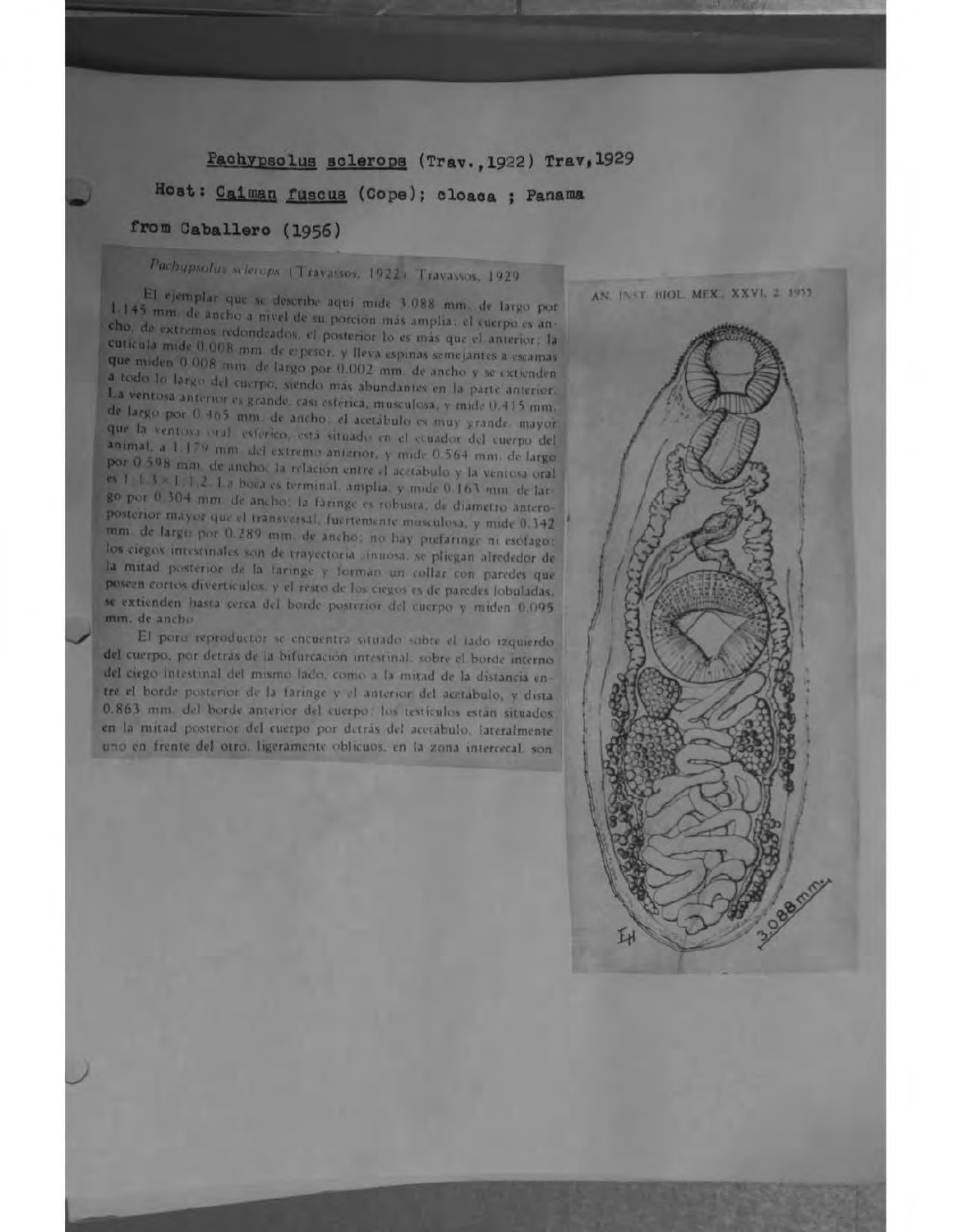## Pachypsolus tertius Pratt 1914

**OB** 

4 speciemsn from 1 of 2 loggerhead turtles Other species: P. irroratus (R.) from same host Mediterranean P. ovalis Linton from same host, Tortugas

Body elliptical, 5. mm. by 1.4 mm. Outer surface seemed to be smooth but spines are characteristic for the genus.<br>Suckers large, oral sucker larger: 750µ. Ventral sucker 550µ/

- Pharynx 400 by 350 u/ Esophagus very short, ceca wide, to posterior end. Projecting from foward portion of each cecum are three long branched, blunt diverticula of about same diameter of the cecum, and just back of them are two or three slight protuberances of the outer wall. The presence of three instead of two diverticula makes this species different from P. irroratus.
- Excretory vesicle Y-shaped, containing dark concretions, conspicuous, forks at level of ovary,, branches unite over the oral sucker.

Genital pore just in front of ventral sucker, to the left buth near the median line. Closer to ventral sucker than in P. irroratus.

Testes large, nmore or less spherical, near the middle of the body symmetrical, larger than in either of the other species. Cirrus sac long, cylindrical extending posterior to the ventral sucker to the region of the ovary and shell gland, in some cases to anterior border of testes. Shorter than in P. irroratus, longer than in P. ovalis. Posterior half contains convoluted seminal vesicle, anterior half mostly

prostate gland. Cirrus short.<br>Ovary spherical, dorsal, right, between ventral sucker and right<br>testis. Sem. rec. small, dorsal, between ovary and v.s.<br>Much smaller than in P.irroratus. L. canal long, convoluted.<br>Vitellaria

about  $\frac{1}{2}$  between testes and posterior end. Less extensive than in F.1 roratus. Numerous small follicles, arranged in

indistinct groups on each side of body.<br>Uterus passes between testes to fill the hind body, ascending on left side in closely packed coild. Metraterm present. Eggs 45 by 18p without the pointed tip of P. irroratus<br>P. ovalis is about  $\frac{1}{2}$  the size of this species and has a smaller uterus and smaller testes. Absence of scales in P.tertius May of may not be accidental

Condensed from Archives de Parant. 16: 411-427